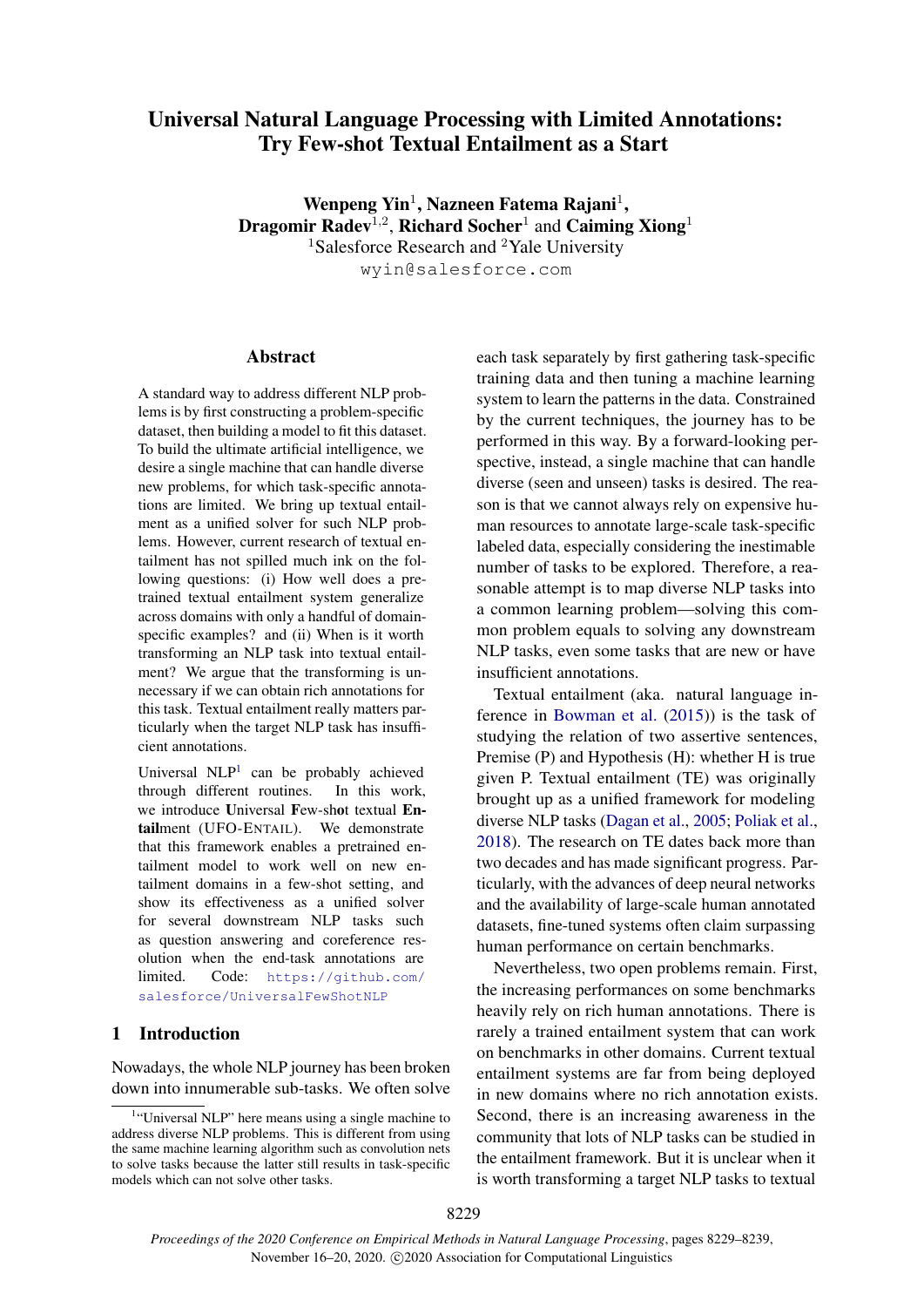entailment. We argue that textual entailment particularly matters when the target NLP task has insufficient annotations; in this way, some NLP tasks that share the same inference pattern and annotations are insufficient to build a task-specific model can be handled by a unified entailment system.

Motivated by the two issues, we build UFO-ENTAIL—the first ever generalized few-shot textual entailment system with the following setting. We first assume that we can access a largescale generic purpose TE dataset, such as MNLI [\(Williams et al.,](#page-10-0) [2018\)](#page-10-0); this dataset enables us to build a base entailment system with acceptable performance. To get even better performance in any new domain or new task, we combine the generic purpose TE dataset with a couple of domain/taskspecific examples to learn a better-performing entailment for that new domain/task. This is a reasonable assumption because in the real-world, any new domain or new task does not typically have large annotated data, but obtaining a couple of examples is usually feasible.

Technically, our UFO-ENTAIL is inspired by the Prototypical Network [\(Snell et al.,](#page-9-3) [2017\)](#page-9-3), a popular metric-based meta-learning paradigm, and the STILTS [\(Phang et al.,](#page-9-4) [2018\)](#page-9-4), a framework that makes use of pretraining on indirect tasks to help the target task. UFO-ENTAIL consists of a RoBERTa [\(Liu et al.,](#page-9-5) [2019\)](#page-9-5) encoder and a proposed cross-task nearest neighbor block. The RoBERTa, pretrained on MNLI, provides a representation space biased to the source domain; the cross-task nearest neighbor block is in charge of mitigating the distribution difference between the source domain and the target task (given only a few examples).

In experiments, we apply UFO-ENTAIL trained on MNLI and  $k$  examples from the target domain/task to two out-of-domain entailment benchmarks and two NLP tasks (question answering and coreference resolution). Results show the effectiveness of UFO-ENTAIL in addressing the challenges set forth in the two questions. Overall, we make two contributions:

• We are the first to systematically study textual entailment in open domains, given only a couple of domain-specific examples.

• We follow the argument of some literature that textual entailment is a unified NLP framework. Here, *we make a step further by declaring that we study textual entailment not because some NLP*

*tasks can be transformed into entailment, but because few-shot textual entailment can be a promising attempt for universal NLP when we can not guarantee the accessibility of rich annotations.*

## <span id="page-1-0"></span>2 Related Work

Textual Entailment. Textual entailment was first studied in [Dagan et al.](#page-9-1) [\(2005\)](#page-9-1) and the main focus in the early stages was to study lexical and some syntactic features. In the past few years, the research on textual entailment has been driven by the creation of large-scale datasets, such as SNLI [\(Bowman et al.,](#page-9-0) [2015\)](#page-9-0), science domain SciTail [\(Khot et al.,](#page-9-6) [2018\)](#page-9-6), and multi-genre MNLI [\(Williams et al.,](#page-10-0) [2018\)](#page-10-0). Representative work includes the first attentive recurrent neural network (Rocktäschel et al.,  $2016$ ) and its followers [\(Wang](#page-10-1) [and Jiang,](#page-10-1) [2016;](#page-10-1) [Wang et al.,](#page-10-2) [2017\)](#page-10-2), as well as the attentive convolutional networks such as attentive pooling [\(dos Santos et al.,](#page-9-8) [2016\)](#page-9-8) and attentive con-volution (Yin and Schütze, [2018\)](#page-10-3), and self-attentive large-scale language models like BERT [\(Devlin](#page-9-9) [et al.,](#page-9-9) [2019\)](#page-9-9) and RoBERTa [\(Liu et al.,](#page-9-5) [2019\)](#page-9-5). All these studies result in systems that are overly tailored to the datasets.

Our work differs in that we care more about fewshot applications of textual entailment, assuming that a new domain or an NLP task is not provided with rich annotated data.

Generalization via domain adaptation. Two main types of domain adaptation (DA) problems have been studied in literature: supervised DA and semi-supervised DA. In the supervised case, we have access to a large annotated data in the source domain and a small-scale annotated data in the target domain (Daumé III, [2007;](#page-9-10) [Kang and Feng,](#page-9-11) [2018\)](#page-9-11). In the semi-supervised case, we have a large but *unannotated* corpus in the target domain [\(Miller,](#page-9-12) [2019\)](#page-9-12).

In contrast to semi-supervised DA, our work does not assume the availability of a large unlabeled data from the target domain or task. We also build more ambitious missions than the supervised DA since our work aims to adapt the model to new domains as well as new NLP tasks.

Generalization via few-shot learning. Fewshot problems are studied typically in the image domain [\(Koch et al.,](#page-9-13) [2015;](#page-9-13) [Vinyals et al.,](#page-10-4) [2016;](#page-10-4) [Snell et al.,](#page-9-3) [2017;](#page-9-3) [Ren et al.,](#page-9-14) [2018;](#page-9-14) [Sung et al.,](#page-9-15) [2018\)](#page-9-15). The core idea in metric-based few-shot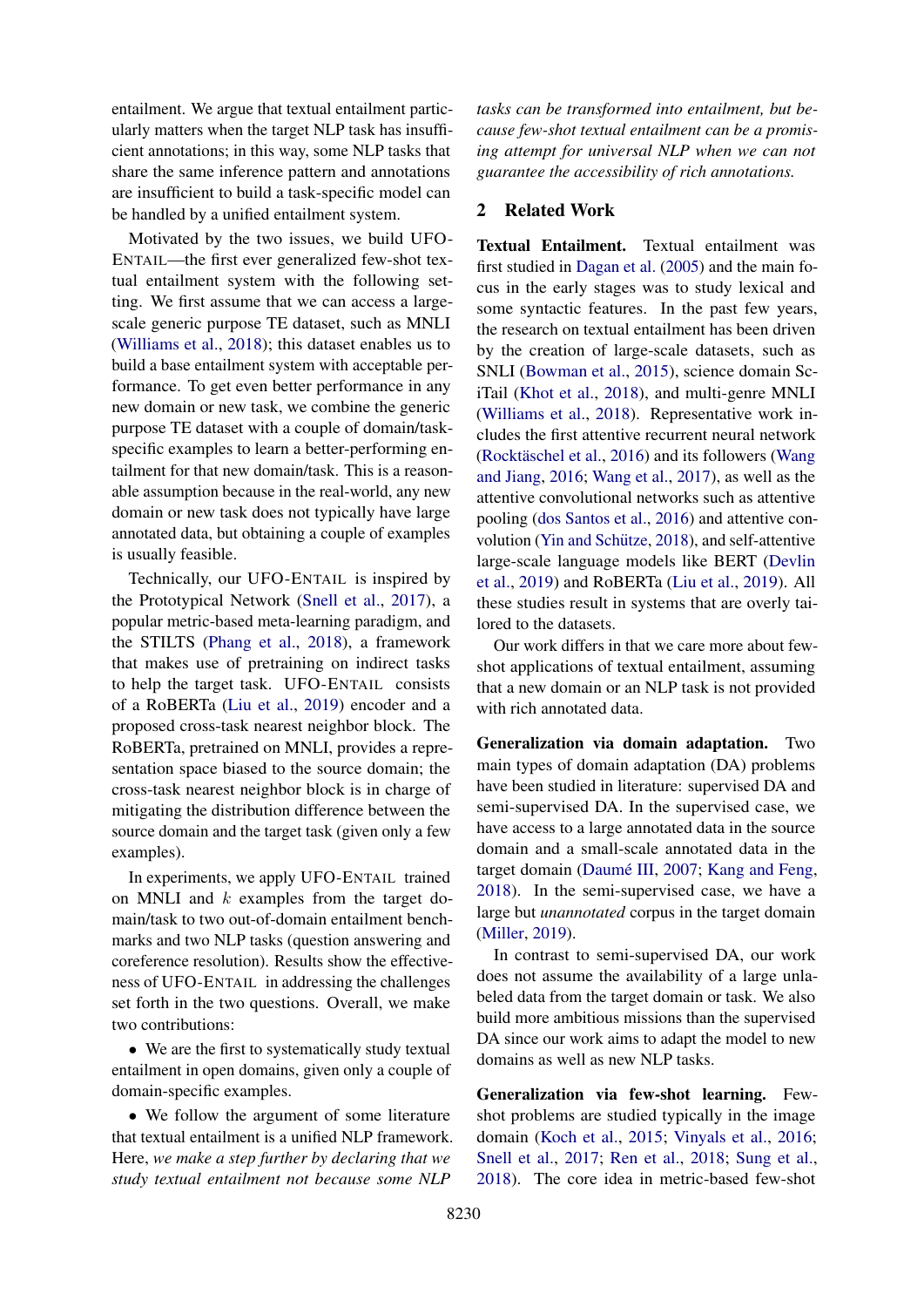learning is similar to nearest neighbors. The predicted probability of a test instance over a set of classes (i.e., only a few supporting examples are seen) is a weighted sum of classes for those supporting samples. [Vinyals et al.](#page-10-4) [\(2016\)](#page-10-4) compare each test instance with those supporting examples by the cosine distance in a method named Matching Networks. [Snell et al.](#page-9-3) [\(2017\)](#page-9-3) propose Prototypical Networks which first build prototypical representations for each class by summing up representations of supporting examples, then compare classes with test instances by squared Euclidean distances. Unlike fixed metric measures, the Relation Network [\(Sung et al.,](#page-9-15) [2018\)](#page-9-15) implements the comparison through learning a matching metric in a multi-layer architecture.

In the language domain, [Yu et al.](#page-10-5) [\(2018\)](#page-10-5) combine multiple metrics learned from diverse clusters of training tasks for an unseen few-shot text classification task. [Han et al.](#page-9-16) [\(2018\)](#page-9-16) release a few-shot relation classification dataset "FewRel" and compare a couple of representative methods on it.

These few-shot studies assume that, in the same domain, a part of the classes have limited samples, while other classes have adequate examples. In this work, we make a more challenging assumption that all classes in the target domain have only a couple of examples, and the training classes and testing classes are from different domains.

Unified natural language processing. [McCann](#page-9-17) [et al.](#page-9-17) [\(2018\)](#page-9-17) cast a group of NLP tasks as question answering over context, such as machine translation, summarization, natural language inference, sequence modeling, etc. [Raffel et al.](#page-9-18) [\(2019\)](#page-9-18) study transfer learning for broad NLP by converting every language problem into a text-to-text format. [Keskar et al.](#page-9-19) [\(2019\)](#page-9-19) unify question answering, text classification, and regression via span extraction to get rid of various output layers on top of BERT for different tasks. A concurrent work with ours [\(Bansal et al.,](#page-9-20) [2019\)](#page-9-20) studies few-shot learning in NLP, but only text classification tasks are involved.

Their unification is mainly from the perspective of system structure, i.e., some distinct NLP tasks can be converted into a common training structure. Rich annotations are still needed. Our entailment paradigm, instead, is driven by the fact that there is a common reasoning pattern behind [\(Dagan et al.,](#page-9-1) [2005\)](#page-9-1). In addition, we care more about the challenges in realistic scenarios where we have to handle problems with limited annotations.

<span id="page-2-0"></span>

Figure 1: (Left) RoBERTa for textual entailment. "e": entailment, "n": neutral, "c": contradiction. (Right) the skeleton of our UFO-ENTAIL system. It basically replaces the logistic regression layer in RoBERTa classifier by a cross-task nearest neighbor block. RoBERTa learns class representations implicitly in the weight matrix of logistic regression, while UFO-ENTAIL first explicitly builds class representations for both source and target tasks, then composes the cross-task probability distributions to get the prediction.

#### 3 Method

#### 3.1 Problem formulation

Provided the large-scale generic textual entailment dataset MNLI [\(Williams et al.,](#page-10-0) [2018\)](#page-10-0) and a few examples from a target domain or a target task, we build an entailment predictor that can work well in the target domain/task even if only a few examples are available.

The inputs include: MNLI, the example set (i.e.,  $k$  examples for each type in  $\{$ "entailment", "nonentailment"} or {"entailment", "neutral", "contradiction"} if applicable). The output is an entailment classifier, predicting a label for each instance in the new domain/task. Please note that we need to convert those examples into labeled entailment instances if the target task is not a standard entailment problem. The entailment-style outputs can be easily converted to the prediction format required by the target tasks, as introduced in Section [4.2.](#page-5-0)

## 3.2 Our model UFO-ENTAIL

Hereafter, we refer to MNLI as  $S$  (source domain), and the new domain or task as  $T$ . Before launching the introduction of UFO-ENTAIL, we first give a brief description: UFO-ENTAIL*, shown in Figure*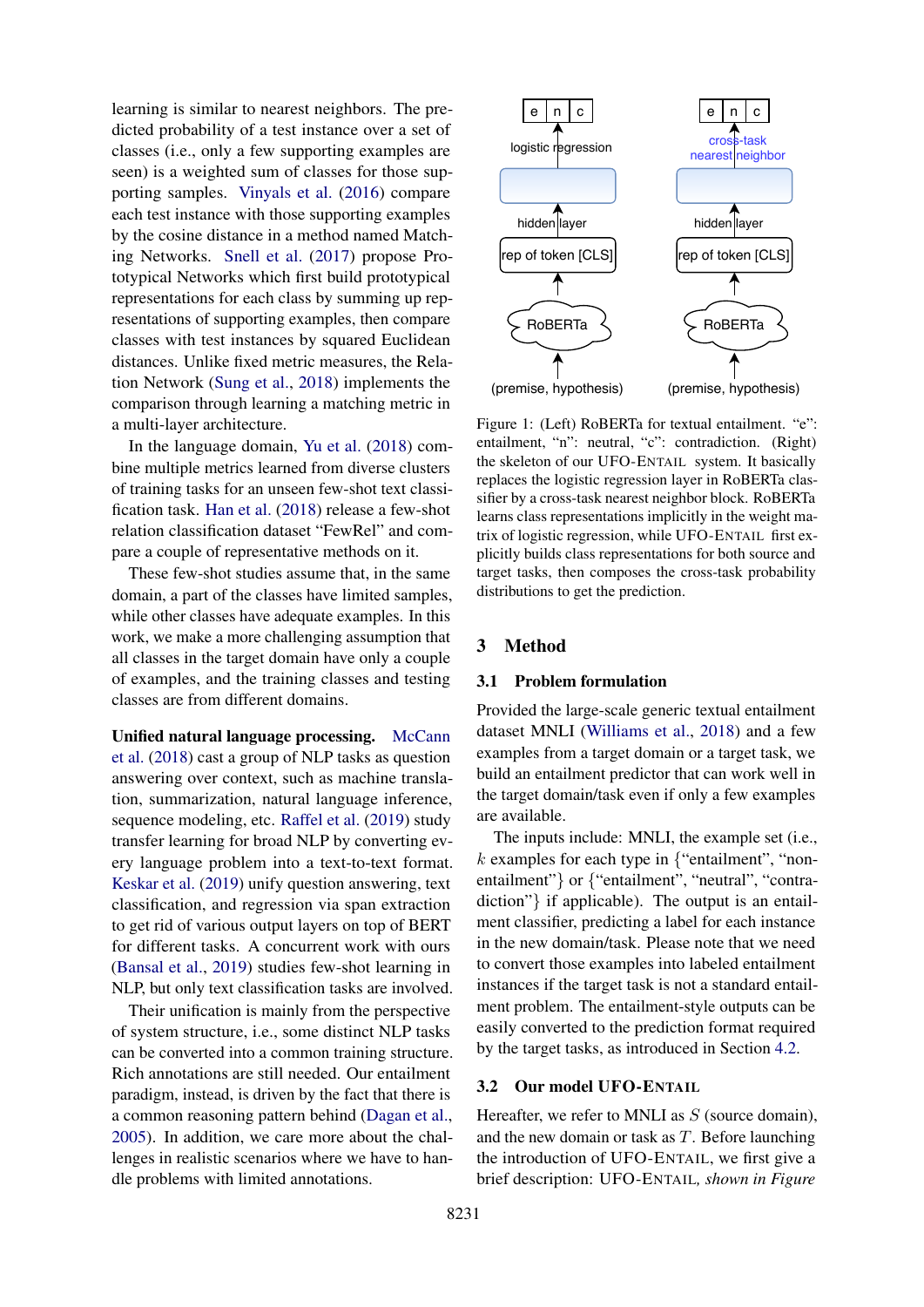<span id="page-3-0"></span>

Figure 2: Loss computation in cross-domain/task nearest neighbor framework.

<span id="page-3-1"></span>

Figure 3: Generating the example set in  $T$ , the sample set in  $S$  and the query examples by both  $S$  and  $T$ . Here we only show two classes in  $S$  and  $T$  just for simplicity.

## *[1,](#page-2-0) is stacking a cross-task nearest neighbor block over a RoBERTa encoder*.

Encoder RoBERTa. For textual entailment, RoBERTa, shown in Figure [1,](#page-2-0) takes the pair (premise, hypothesis) as an input. RoBERTa first outputs a representation vector (e.g., the one corresponding to the token "CLS") to denote the input pair, then maps this representation into a new space by a hidden layer, finally conducts classification on that space through logistic regression. Overall, RoBERTa works with the hidden layer together as the encoder. For convenience, we still name this "RoBERTa+HiddenLayer" encoder as "RoBERTa".

We prepare RoBERTa by pretraining it on the source data S. This pretrained entailment encoder will act as a base system to deal with any new tasks (with the help of  $k$  examples).

Cross-task nearest neighbor. Shown in Figure [2,](#page-3-0) the first step in the cross-task nearest neighbor is to build representations for each class in the S and  $T$ , then batches of query instances from  $S$  as well as  $T$  compare with those class representations by a matching function to compute loss and train the system. The reason we emphasize "cross-task" here is that both the classes and the query examples cover the two tasks  $S$  and  $T$ . This is the core of UFO-ENTAIL in dealing with any new NLP problems of scarce annotations from textual entailment.

• Class representations. We use  $p_w^e$ ,  $p_w^n$  and  $p_w^c$  to denote the representations for the three classes {"entailment", "neutral", "contradict"} in  $w, w \in \{S, T\}$ . When the target task T can only be converted into two classes, i.e., "entail vs. nonentail", we let  $p_T^n = p_T^c$ , both denoting the class "non-entail".

For the target  $T$ , each class has  $k$  labeled examples (example set). For the source domain S, similar with the episode training in meta learning [\(Snell et al.,](#page-9-3) [2017\)](#page-9-3), we randomly sample  $k$  examples ("sample set") of each class in S. Then,

$$
p_w^j = \frac{1}{k} \sum_{i=1}^k \text{RoBERTa}(x_n^i)
$$
 (1)

where  $\{x_n^i\}, i = 1 \cdots k$ , are the labeled k examples for class  $j \in \{e, n, c\}$  in T or S, RoBERTa( $\cdot$ )  $\in$  $\mathbb{R}^d$  and  $p_w^j \in \mathbb{R}^d$ . Overall, UFO-ENTAIL keeps representations for six classes.

• Query examples. As Figure [3](#page-3-1) illustrates, a query batch is composed of two sub-batches, one from  $S$ , the other from  $T$ . For  $S$ , apart from its "sample set", the remaining labeled examples are grouped as mini-batches. For  $T$ , since all the labeled examples it has are those  $k$  supporting examples per class, we randomly sample  $m$  examples from the  $k$  supporting examples for each class  $(m < k)$ , and finally incorporate them into a S's mini-batch as a bigger batch of queries.

Since UFO-ENTAIL is to cope with new tasks given a textual entailment task. We assume that the source entailment task provides valuable knowledge to warm up the model learning. For a testing instance in  $T$ , we want it to compose the reasoning conclusions derived from both S and the example set in T.

For training, we include examples from  $S$  as queries because we treat the classes in  $S$  and  $T$ equally, and the queries in  $S$  and  $T$  equally as well. This leads to a higher-level abstract task in which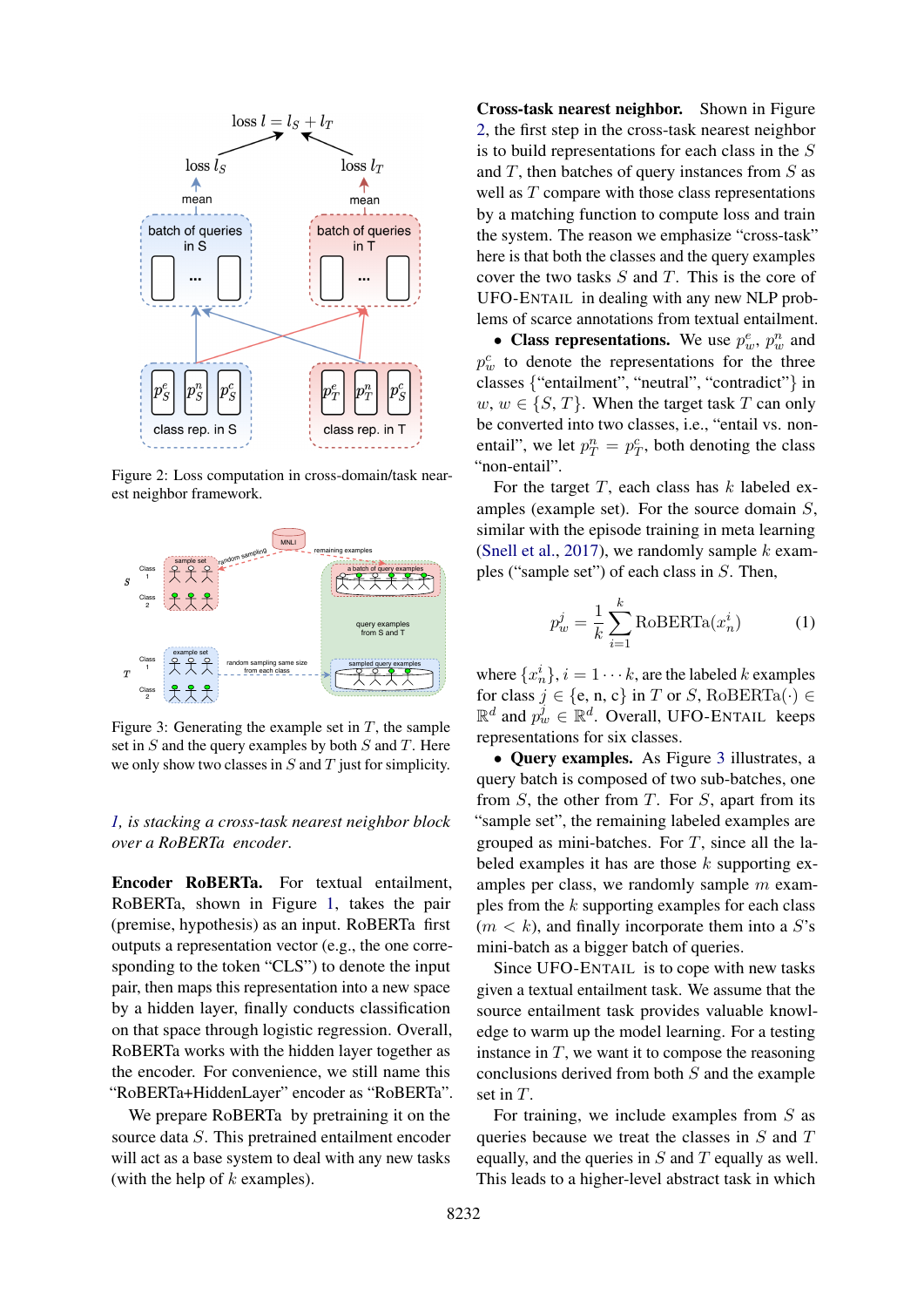**Input:** MNLI as  $D_S$ ,  $k \times |C|$  examples from T denoted as  $D_T$ Output: A 3-way entailment classifier Sample  $k$  example from  $S$ 's class "e", "n" and "c" as  $D_s^{\epsilon}$ ,  $D_s^n$  and  $D_s^{\epsilon}$ , respectively; remaining examples in  $D_S$  form minibatches  $B_S = \{B_S^i\}.$ while *each mini-batch*  $B_S^i$  do build a mini-batch  $\overline{B_T^i}$ ={ $\hat{D}_T^e$ , $\hat{D}_T^n$ ,  $\hat{D}_T^c$  } from  $D_T$ ,  $|\hat{D}_T^i| = m$  and  $m < k$ . build class representation:  $p_w^j = \sum \textrm{RoBERTa}(D_w^j), w \in \{S, T\}$  and  $j \in \{e, n, c\}$ build a query batch  $B^i = \{B_S^i, B_T^i\}$ while *each query*  $q$  in  $B_S^i$  do compare q with class representations  $\{p_w^j\}$ to get probability distribution g get loss for q end loss  $l_S$  is the mean loss in  $B_S^i$ while each query q in  $B_T^i$  do compare q with class representations  $\{p_w^j\}$ to get probability distribution g get loss for q end loss  $l_T$  is the mean loss in  $B_T^i$ loss  $l = l_s + l_T$  for this query batch  $B^i$ update the RoBERTa and nearest neighbor block end

<span id="page-4-0"></span>Algorithm 1: UFO-ENTAIL algorithm.

 $S$  and  $T$  learns from each other to mitigate the difference.

Matching function. Assuming a query example gets its representation  $q$  through RoBERTa, then a matching score, between this query example and one class (class representation  $p$ ),  $s_{p,q}$  is learnt as follows:

$$
I = [p, q, p \circ q, p - q]
$$
 (2)

$$
r_1 = \text{dropout}(\tanh(W_1 \times I)) + I \tag{3}
$$

$$
r_2 = \text{dropout}(\tanh(W_2 \times r_1)) + r_1 \qquad (4)
$$

$$
r_3 = \text{dropout}(\tanh(W_3 \times r_2))\tag{5}
$$

$$
r_4 = \text{dropout}(\tanh(W_4 \times r_3))\tag{6}
$$

$$
s_{p,q} = \text{sigmoid}(W_5 \times r_4) \tag{7}
$$

where  $I \in \mathbb{R}^{4d}$ ,  $W_1$  and  $W_2 \in \mathbb{R}^{4d \times 4d}$ ,  $W_3 \in$  $\mathbb{R}^{4d \times 2d}$ ,  $W_4 \in \mathbb{R}^{2d \times d}$  and  $W_5 \in \mathbb{R}^d$ .

Probability distribution per query. A query example will obtain three matching scores from S  $(g_S \in \mathbb{R}^3)$  and three matching scores from T  $(g_T \in \mathbb{R}^3)$ . Now we try to combine them as a final probability distribution of thee dimensions. Instead of linear combination with artificial weights, we let the system learn automatically the contribution of  $g_S$  and  $g_T$  in a new space. Therefore, the final probability distribution  $g \in \mathbb{R}^3$  is learned as

follows:

$$
\hat{g}_S = \text{sigmoid}(W_6 \times g_S) \tag{8}
$$

$$
\hat{g}_T = \text{sigmoid}(W_6 \times g_T) \tag{9}
$$

$$
\lambda = \text{sigmoid}(W_7 \times [g_S, g_T]) \tag{10}
$$

$$
g = \text{softmax}(\lambda \circ \hat{g}_S + (1 - \lambda) \circ \hat{g}_T) \tag{11}
$$

where  $W_6 \in \mathbb{R}^3$  and  $W_7 \in \mathbb{R}^6$ . g is used to compute loss to train the system in training and predict the class in testing.

Training loss. In training, a query batch actually contains two sub-batches, one from S, the other from T. To balance the contribution, we first compute the mean loss in  $S$ 's and  $T$ 's sub-batches respectively, obtaining  $l_s$  and  $l_t$ , then the overall loss for that batch is  $l = l_S + l_T$ , demonstrated in Figure [2,](#page-3-0)

The whole UFO-ENTAIL system is a stack of the RoBERTa and the cross-task nearest neighbor block. Its learning algorithm is summarized in the Algorithm [1;](#page-4-0). UFO-ENTAIL can be trained endto-end.

#### 3.3 UFO-ENTAIL vs. other related models

• UFO-ENTAIL vs. Prototype. Net. Prototypical network [\(Snell et al.,](#page-9-3) [2017\)](#page-9-3) assumes that training tasks and test tasks are in the same distribution. So, it focuses on the matching function learning and hopes a well-trained matching function in training tasks (i.e.,  $S$  in this work) works well in the target tasks (i.e., T here). However, the presumption does not apply to the cross-domain/task scenarios in this work.

Similarly, UFO-ENTAIL also builds class representation by averaging the representations of some class-specific labeled examples, as prototypical network does. In training, prototypical network builds class representations in training tasks and query examples come from the training tasks only; in testing, the query examples from the testing tasks only compare with the few labeled examples specific to the testing task (training tasks do not participate anymore). In short, prototypical network only builds nearest neighbor algorithm *within a task*. UFO-ENTAIL differs in that *it is based on cross-task nearest neighbor* – keeping class representations for both  $S$  and  $T$  in training as well as in testing; query examples in training also comes from  $S$  and  $T$ . Because of the mismatch of the distributions in  $S$  and  $T$ , the goal of UFO-ENTAIL is to not only learn the matching function, but also map the instances in  $S$  and  $T$  to the same space.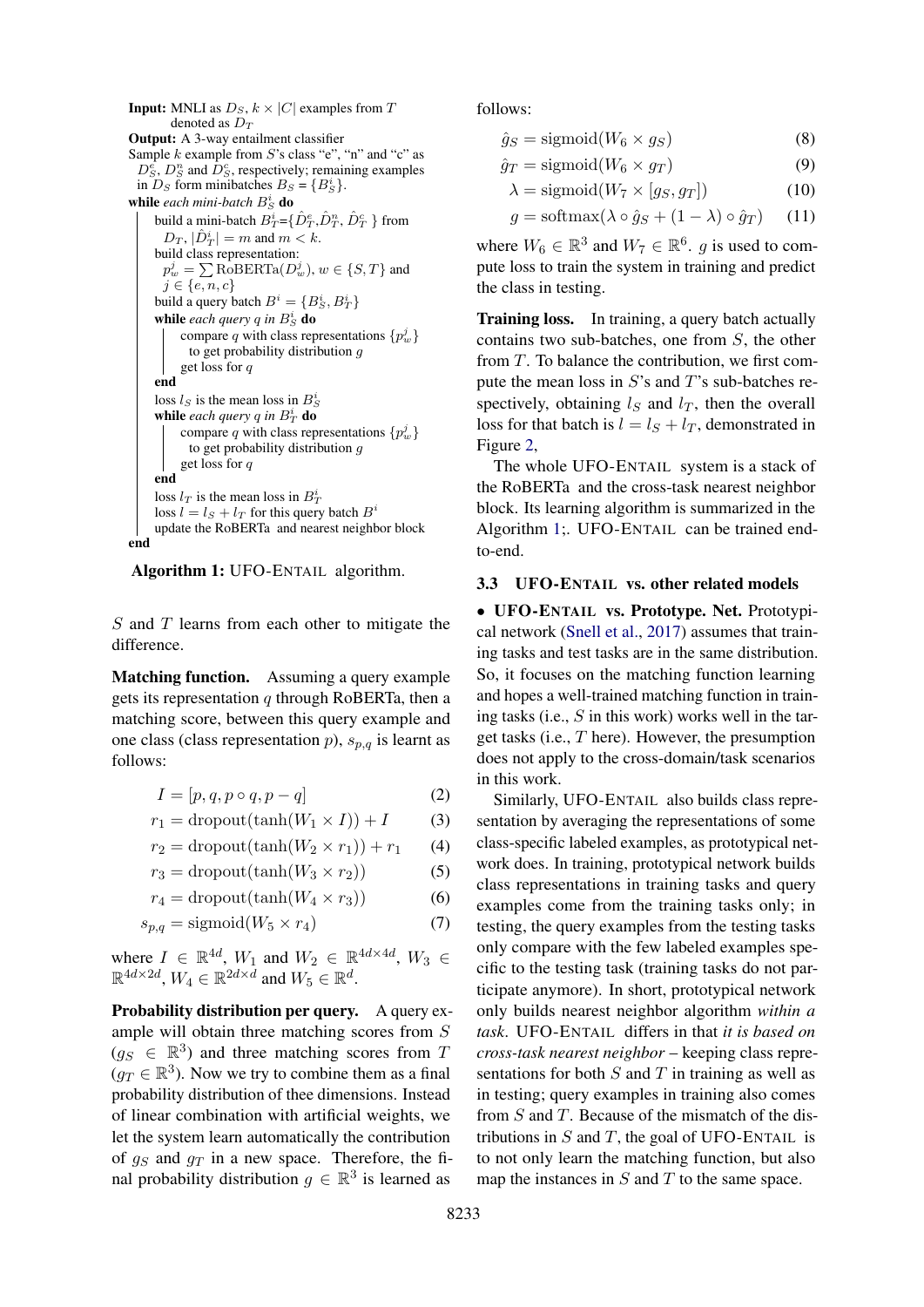UFO-ENTAIL vs. STILTS. Given the source data S and a couple of labeled examples from the target  $T$ , STILTS [\(Phang et al.,](#page-9-4) [2018\)](#page-9-4) first trains RoBERTa on S, then fine-tune on the labeled examples of  $T$ . Both the pretraining and fine-tuning use the same RoBERTa system in Figure [1.](#page-2-0) It has been widely used as the state of the art technique for making use of related tasks to improve target tasks, especially when the target tasks have limited annotations [\(Liu et al.,](#page-9-5) [2019;](#page-9-5) [Sap et al.,](#page-9-21) [2019;](#page-9-21) [Clark et al.,](#page-9-22) [2019\)](#page-9-22). By the architecture, STILTS relies on the standard RoBERTa classifier which consists of a RoBERTa encoder and a logistic regression on the top; UFO-ENTAIL instead has a cross-task nearest neighbor block on the top of the RoBERTa encoder.

STILTS tries to learn the target-specific parameters by tuning on the k labeled examples. However, this is very challenging if  $k$  is over small, like values  $\{1, 3, 5, 10\}$  we will use in our problems. We can also think STILTS learns class prototypical representations implicitly (i.e., the weights in the logistic regression layer), however, the bias term in the logistic regression layer reflect mainly the distribution in the source  $S$ , which is less optimal for predicting in the target  $T$ .

#### 4 Experiments

We apply UFO-ENTAIL to entailment tasks of open domain and open NLP tasks.

Experimental setup. Our system is implemented with Pytorch on the transformers package released by Huggingface<sup>[2](#page-5-1)</sup>. We use "RoBERTalarge" initialized by the pretrained language model.

To mitigate the potential bias or artifacts [\(Gu](#page-9-23)[rurangan et al.,](#page-9-23) [2018\)](#page-9-23) in sampling, *all numbers of* k*-shot are average of five runs in seeds* {*42, 16, 32, 64, 128*}*.*

Due to GPU memory constraints, we only update the nearest neighbor block, the hidden layer and top-5 layers in RoBERTa. For other training configurations, please refer to our released code.

**Baselines.** The following baselines are shared by experiments on open entailment tasks and open NLP tasks.

• 0-shot. We assume zero examples from tar-get domains. We train a RoBERTa classifier<sup>[3](#page-5-2)</sup> on

MNLI, and apply it to the respective test set of target domains without fine-tuning.

• Train on  $k$  examples. We build a RoBERTa classifier on the k labeled examples directly. *No MNLI data is used.* When k is increased to cover all the labeled examples of the target domain or task, this baseline is referred as "train on target data".

• STILTs [\(Phang et al.,](#page-9-4) [2018\)](#page-9-4). This is a learning paradigm: for any target task, first pretrain the model on intermediate tasks, then fine-tune on the target task. Here, it means pretraining on MNLI, then fine-tuning on k examples  $(k \geq 1$ until it reaches the full labeled data of the target domain/task). When  $k = 0$ , "STILTS" equals to "0-shot" baseline.

• Prototypical Network [\(Snell et al.,](#page-9-3) [2017\)](#page-9-3). It is a representative episode-training algorithms for few-shot problems, introduced in Section [2.](#page-1-0)

• State-of-the-art. STILTS is widely used as the state-of-the-art technique to promote the performance of a target problem with indirect supervision and task-specific fine-tuning. According to the definition of STILTS, its paradigm is applicable to any Transformer-based models. Since RoBERTa is used as the main Transformer model, applying STILTS to RoBERTa, which pretrains on MNLI then fine-tunes on the full target data, is the state of the art for this work.

## 4.1 UFO-ENTAIL in open domains

We test the few-shot setting on two out-of-domain entailment datasets: GLUE RTE [\(Wang et al.,](#page-10-6) [2019\)](#page-10-6) and SciTail [\(Khot et al.,](#page-9-6) [2018\)](#page-9-6). Examples in GLUE-RTE mainly come from the news and Wikipedia domains. SciTail is from the science domain, designed from the end task of multiple-choice QA. Our source dataset MNLI covers a broad range of genres such as conversation, news reports, travel guides, fundraising letters, cultural articles, fiction, etc. RTE has 2,490/277/2,999 examples in train/dev/test; SciTail has 23,596/1,304/2,126 respectively.

## <span id="page-5-0"></span>4.2 UFO-ENTAIL in open NLP tasks

In this section, we apply UFO-ENTAIL as a universal framework to other distinct NLP tasks with limited annotations. An alternative approach to handle a task in which the annotations are scarce is to do transfer learning based on existing datasets of rich annotations and high relevance. However, we argue that this still results in "training separate models for different tasks", and it is unrealistic to

<span id="page-5-1"></span><sup>2</sup>[https://github.com/huggingface/](https://github.com/huggingface/transformers) [transformers](https://github.com/huggingface/transformers)

<span id="page-5-2"></span><sup>&</sup>lt;sup>3</sup>Specifically, the "RobertaForSequenceClassification" classifier in the Huggingface transformer.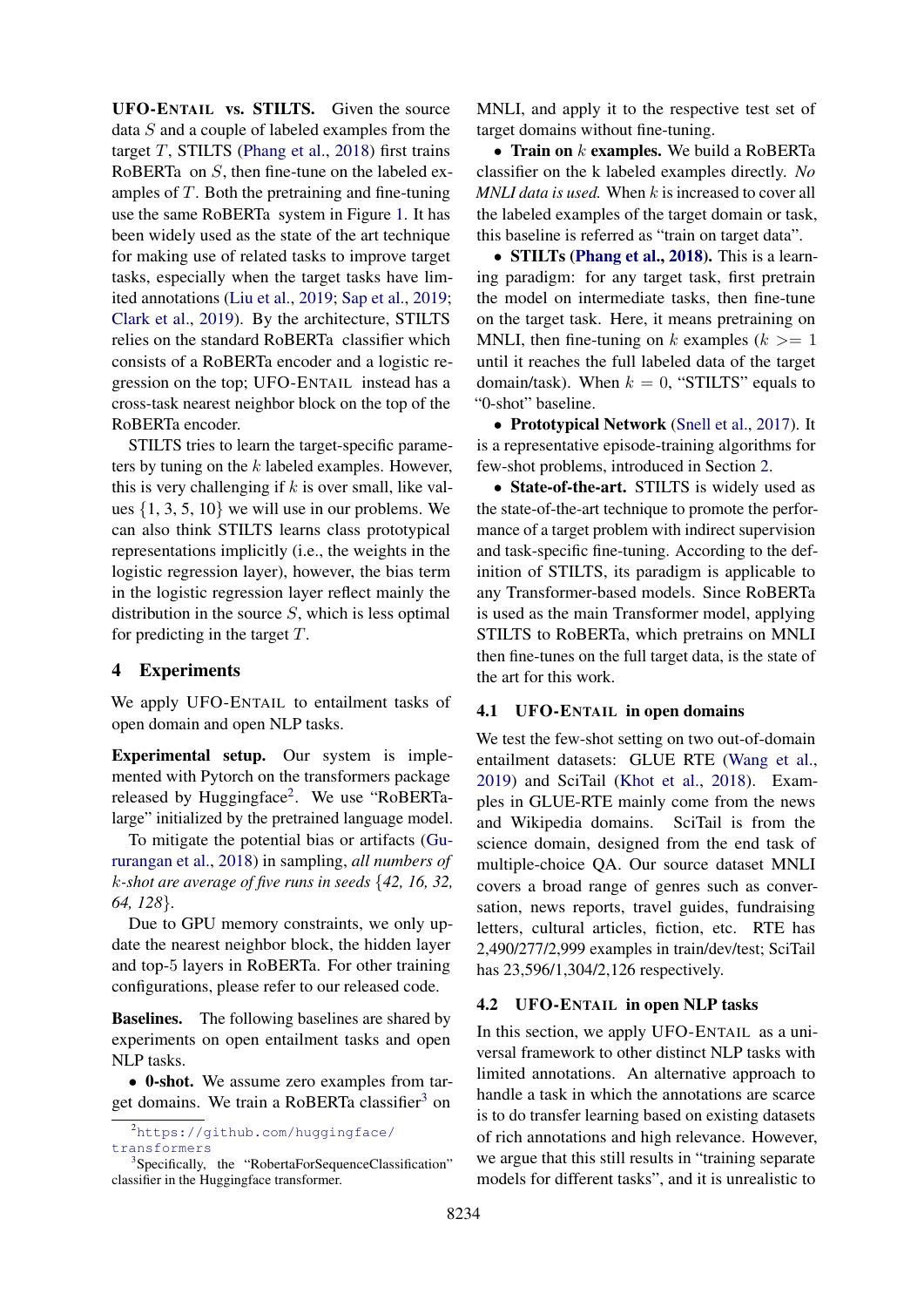<span id="page-6-0"></span>

|                     | open entailment tasks |                  |                  | open NLP tasks   |                  |
|---------------------|-----------------------|------------------|------------------|------------------|------------------|
|                     |                       | <b>RTE</b>       | SciTail          | QA               | Coref.           |
| #entail-style pairs |                       | (2.5k)           | (23k)            | (4.8k)           | (4k)             |
|                     | majority or random    | 50.16            | 60.40            | 25.00            | 50.00            |
| 0-shot              | train on MNLI         | 83.36            | 81.70            | 58.00            | 61.76            |
| 1-shot              | train on k examp.     | $50.02 \pm 0.27$ | $48.14 \pm 8.00$ | $25.31 \pm 2.56$ | $51.14 \pm 0.42$ |
|                     | prototype network     | 79.17±3.75       | 75.13±7.60       | $68.67 \pm 2.69$ | $61.91 \pm 17.5$ |
|                     | <b>STILTs</b>         | 83.86±0.25       | $81.64 \pm 0.13$ | $63.20 \pm 3.55$ | $64.31 \pm 1.71$ |
|                     | <b>UFO-ENTAIL</b>     | 84.76±0.35       | $83.73 \pm 1.10$ | $71.70 \pm 2.55$ | 74.20±3.14       |
| 3-shot              | train on k examp.     | 50.34±0.37       | $46.41 \pm 7.98$ | $25.33 \pm 3.08$ | 50.32±0.94       |
|                     | prototype network     | $81.89 \pm 1.75$ | $80.01 \pm 2.66$ | $67.90 \pm 1.53$ | $63.71 \pm 21.1$ |
|                     | <b>STILTs</b>         | 84.02±0.54       | $81.73 \pm 0.23$ | $65.28 \pm 5.60$ | $64.66 \pm 2.89$ |
|                     | <b>UFO-ENTAIL</b>     | 85.06±0.34       | $83.71 \pm 1.17$ | 73.06±2.76       | 74.73±2.61       |
| 5-shot              | train on k examp.     | $50.20 \pm 0.23$ | 49.24±6.82       | 24.50±2.77       | $50.18 \pm 0.85$ |
|                     | prototype network     | $81.89 \pm 1.08$ | $81.48 \pm 0.98$ | $67.50 \pm 2.34$ | 73.22±0.78       |
|                     | <b>STILTs</b>         | 84.15±0.47       | $82.26 \pm 0.56$ | $66.10 \pm 6.72$ | $68.25 \pm 3.49$ |
|                     | <b>UFO-ENTAIL</b>     | $84.84 \pm 0.61$ | $84.82 \pm 1.18$ | $73.30 \pm 2.65$ | 74.59±2.87       |
| 10-shot             | train on k examp.     | 50.53±0.99       | 57.09±4.04       | $25.28 \pm 2.35$ | 52.55±0.99       |
|                     | prototype network     | 82.12±0.70       | $81.83 \pm 0.54$ | $68.48 \pm 2.40$ | $73.28 \pm 1.51$ |
|                     | <b>STILTs</b>         | $84.08 \pm 0.48$ | $82.26 \pm 0.61$ | $67.93 \pm 3.31$ | 71.08±4.09       |
|                     | <b>UFO-ENTAIL</b>     | $85.28 \pm 0.27$ | $86.19 \pm 1.10$ | $74.23 \pm 2.48$ | $77.58 + 2.50$   |
| full-shot           | train on target data  | 79.98±0.72       | $95.55 \pm 0.14$ | $80.47 \pm 3.00$ | $90.20 \pm 0.45$ |
|                     | STILTs (SOTA)         | $86.26 \pm 0.23$ | $95.05 \pm 0.19$ | $82.60 \pm 0.64$ | 89.26±0.38       |

Table 1: Applying UFO-ENTAIL to two entailment benchmarks (RTE and SciTail) and two other NLP tasks (question answering (QA) and coreference resolution (Coref.)), each providing k examples ( $k = \{1, 3, 5, 10\}$ ). Numbers for "STILTS (SOTA)" are upperbound performance while using full labeled data; bold numbers are our top numbers when the few-shot hyperparamter  $k \leq 10$ .

presume, for  $T$ , that a related and rich-annotation dataset always exists. As we discussed, the final goal of NLP (or even AI) is to develop a single machine to solve diverse problems. To the end, we try few-shot entailment here as an attempt.

For each downstream NLP task, we provide  $k$ examples for helping the learning of the textual entailment system. Next, we describe in detail how some representative NLP problems are converted to be textual entailment. Our work provides a new perspective to tackle these NLP issues, especially given only a couple of labeled examples.

Question Answering. We attempt to handle the QA setting in which only a couple of labeled examples are provided. A QA problem can be formulated as a textual entailment problem—the document acts as the premise, and the (question, answer candidate), after converting into a natural sentence, acts as the hypothesis. Then a true (resp. false) hypothesis can be translated into a correct (resp. incorrect) answer. We choose the QA benchmark

MCTest-500 [\(Richardson et al.,](#page-9-24) [2013\)](#page-9-24) which releases an entailment-formatted corpus. MCTest-500 is a set of 500 items (split into 300 train, 50 dev and 150 test). Each item consists of a document, four questions followed by one correct answer, and three incorrect answers.

Deep learning has not achieved significant success on it because of the limited training data [\(Trischler et al.,](#page-9-25) [2016\)](#page-9-25)—this is exactly our motivation that applying few-shot textual entailment to handle annotation-scarce NLP problems.

For MCTest benchmark, we treat one question as one example. K-shot means we randomly sample  $k$  annotated questions (each corresponds to a short article and has four answer candidates). We obtain  $k$  entailment pairs for the class "entailment" and  $3k$ pairs for the class "non-entailment". The official evaluation metrics in MCTest include accuracy and NDCG4. Here, we report accuracy.

Coreference Resolution. Coreference resolution aims to cluster the entities and pronouns that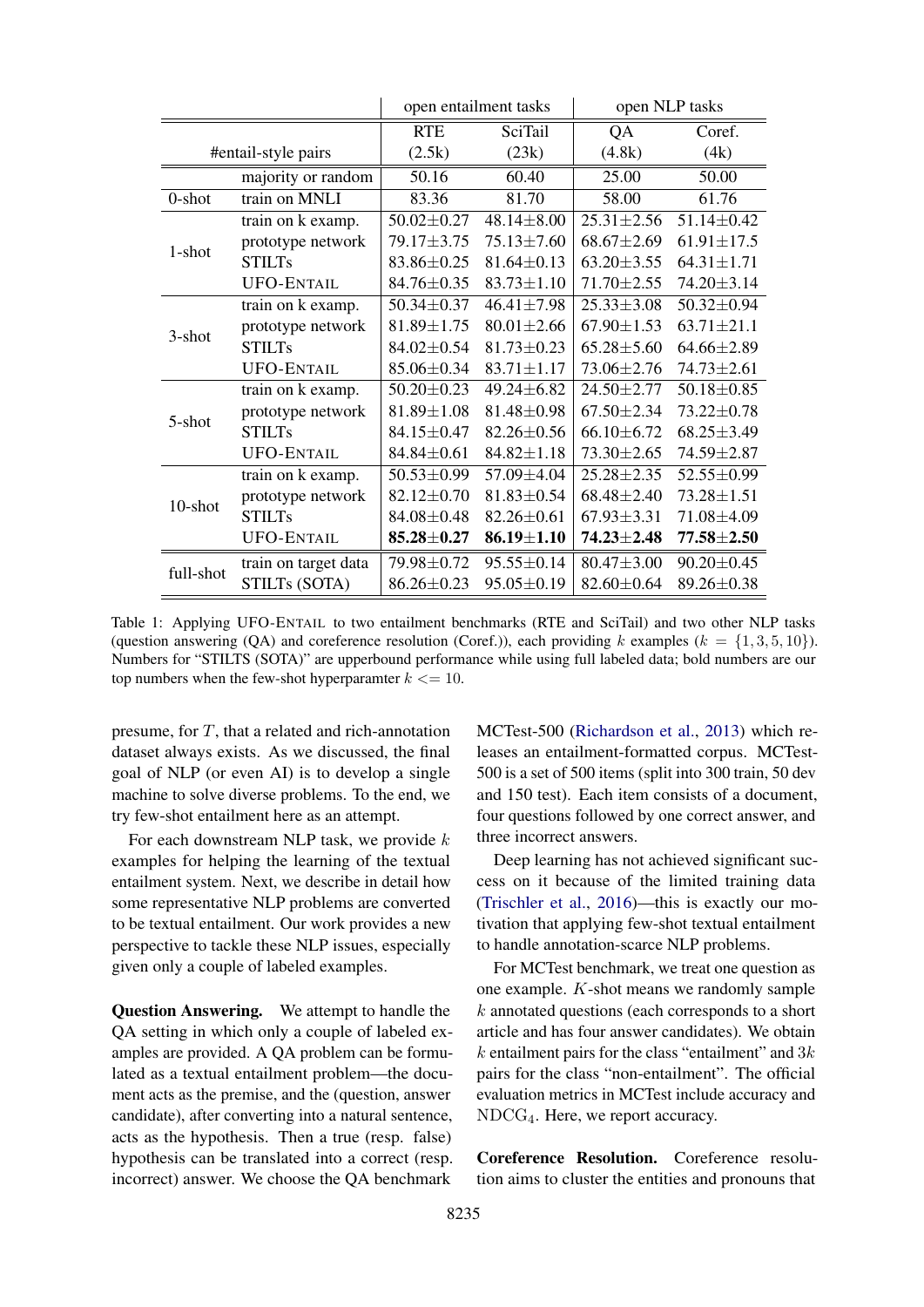refer to the same object. This is a challenging task in NLP, and greatly influences the capability of machines in understanding the text.

We test on the coreference resolution benchmark GAP [\(Webster et al.,](#page-10-7) [2018\)](#page-10-7), a human-labeled corpus from Wikipedia for recognizing ambiguous pronoun-name coreference. An example from the GAP dataset is shown here:

"McFerran's horse farm was named Glen View. After his death in 1885, John E. Green acquired the farm."

For a specific pronoun in the sentence, GAP provides two entity candidates for it to link. To correctly understand the meaning of this sentence, a machine must know which person ("McFerran" or "John E. Green") the pronoun "his" refers to. GAP has such kind of annotated examples of sizes split as 2k/454/2k in train/dev/test. Please note that some examples have both entity candidates as negative (201 in train, 62 in dev and 227 in testing).

In this work, we transform the coreference resolution problem into an entailment problem by replacing the pronoun with each entity candidate. For example, the above example will lead to the following two hypotheses:

"McFerran's horse farm was named Glen View. After McFerran's death in 1885, John E. Green acquired the farm." ["entailment"]

"McFerran's horse farm was named Glen View. After John E. Green's death in 1885, John E. Green acquired the farm." ["non-entailment"]

It is worth mentioning that we append a "'s" to the person entity string if the pronoun is one of {"his", "His", "her", "Her"}. Otherwise, using the entity string to replace the pronoun directly. Each replacement will yield a hypothesis—the problem ends up being predicting whether this hypothesis is correct or not, given the original sentence.

We randomly choose  $k$  examples from  $train$  to learn the entailment system; each example will produce two labeled entailment pairs. The GAP benchmark evaluates the F1 score by gender (masculine and feminine) and the overall F1 by combining the two gender-aware F1 scores. We use the official evaluation script and report the overall F1.

#### 4.3 Results and Analyses

Table [1](#page-6-0) lists the numbers in k-shot settings  $(k =$  $\{1, 3, 5, 10\}$  and the full-shot competitor which uses the full labeled data of  $T$ . To start, the "0shot" setting, compared with the "majority or ran-

dom" baseline, indicates that using MNLI as training set and test on various target  $T$  has already shown some transferability; but this is far behind the SOTA. We are further interested in three main comparisons:

• Comparing UFO-ENTAIL with the typical metric-based meta learning approach: prototypical networks. Interestingly, prototypical network is worse than STILTS on the two entailment benchmarks while mostly outperforming STILTS slightly on QA and coreference tasks. Our system UFO-ENTAIL consistently surpasses it with big margins. Prototypical network is essentially a nearest neighbor algorithm [\(Yin,](#page-10-8) [2020\)](#page-10-8) pretrained on S only. A testing example in  $T$  searches for its prediction by comparing with the  $T$ -specific class representations constructed by the k examples. A pretrained nearest neighbor algorithm does not necessarily work well if  $S$  and  $T$  are too distinct.

• Comparing UFO-ENTAIL with the SOTA technique STILTs in  $k$ -shot settings. Our algorithm outperforms the STILTs across all the tasks. Note that STILTs trains on  $S$  and the  $k$  examples of T sequentially. What STILTS does is to adapt the pretrained space to the target space, guided by  $k$  examples. In contrast, UFO-ENTAIL unifies the RoBERTa encoder and the nearest neighbor algorithm by building cross-task class prototypical representations, then tries to train an unified space on S and T.

• Comparing UFO-ENTAIL in  $k$ -shot settings with the full-shot settings. "Full-shot" has two systems: one pretrains on  $S$  then fine-tunes on  $T$ , the other fine-tune on  $T$  directly. Generally, we notice that pretraining on  $S$  can finally promote the performance (e.g., in RTE and QA) or get similar numbers (e.g., in SciTail and Coreference tasks). Our system by 10-shot even beats the "full-shot, train on target data" with 5.3% in RTE and is very close to the SOTA number by "full-shot STILTS" (85.28 vs. 86.26). In other three tasks (SciTail, QA, Coref.), although UFO-ENTAIL by 10-shot hasn't shown better performance than any full-shot settings, its big improvements over other 10-shot baselines across all the tasks (∼4% in SciTail, ∼6% in QA and  $>4\%$  in coreference) demonstrate its superiority of handling open NLP problems in fewshot scenarios.

Please keep in mind that the UFO-ENTAIL system for all the reported NLP tasks originated from the same entailment classifier pretrained on MNLI.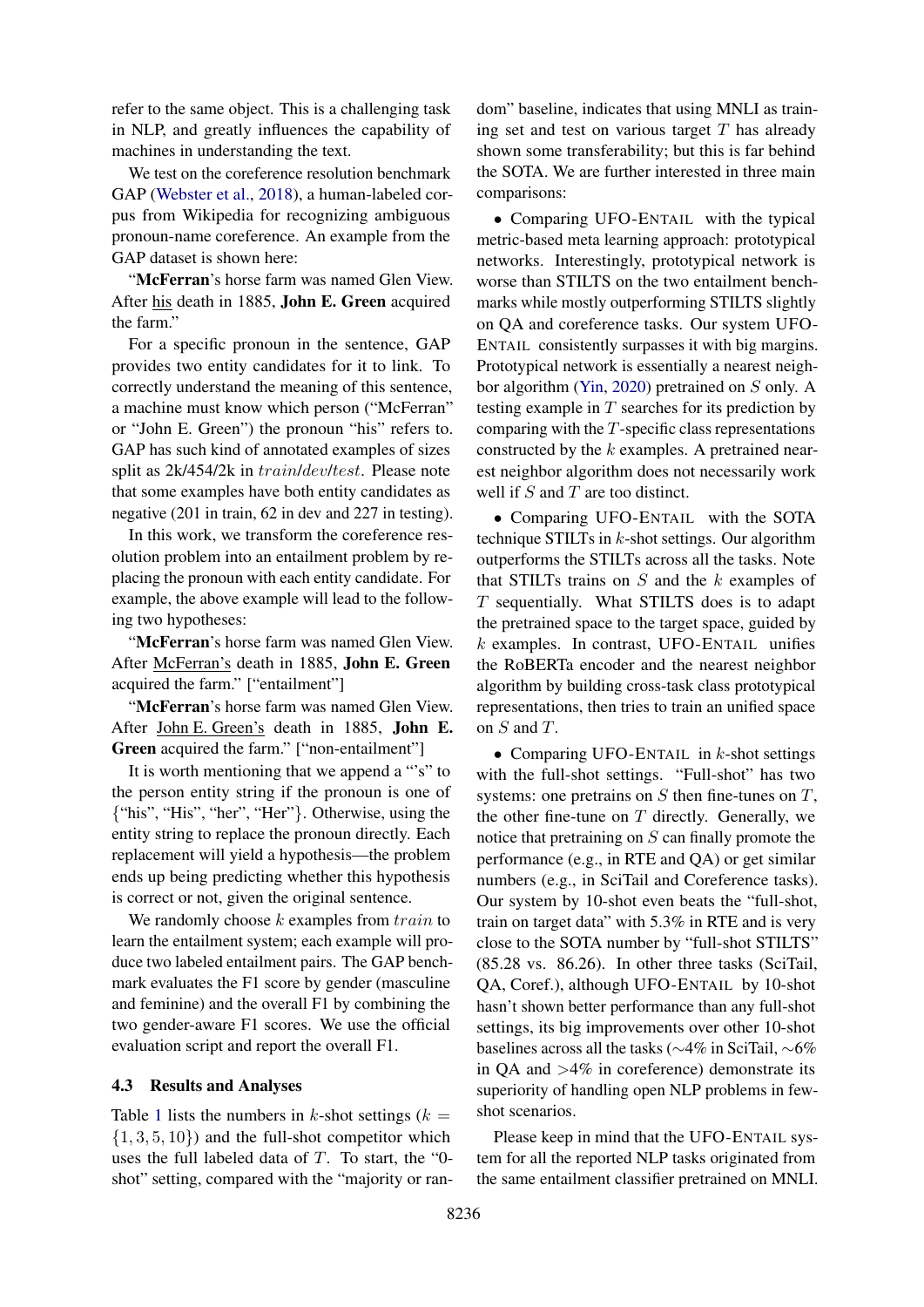<span id="page-8-0"></span>

Figure 4: Comparing "entailment" approach with nonentailment approach (i.e., classify (pronoun, entity) pairs in RoBERTa) in coreference's benchmark GAP when using different percentages of training data.

Our experiments indicate: to deal with any open NLP tasks, instead of building large-scale datasets for them separately and let models to fit each of them, it is promising to employ a single entailment system which can generalize well with only a few annotated examples per task.

# 4.4 Reformulating NLP problems as textual entailment: better or worse?

In Table [1,](#page-6-0) we reported performance of dealing with open entailment and NLP tasks by entailment approach always. We may have another question: for any NLP task, is that better to reformulate it as textual entailment? In this subsection, we compare textual entailment with other popular systems in modeling the coreference task which usually is not modeled in an entailment framework.

To be specific, we feed each instance in the GAP dataset into RoBERTa which will generate a representation for each token in the instance. To obtain representations for the pronoun and an entity candidate, we sum up the representations of all tokens belonging to the pronoun or the entity string. RoBERTa is able to provide the pronoun/entity representations with context in the sentence. Finally, we do binary classification for each (pronoun, entity) pair. We compare this system with the entailment approach (i.e., "train on target data") when using different sizes of training set: [10%, 20%,  $\cdots$ , 100%]. To keep a fair comparison, both systems do not pretrain on any other tasks. The result for each percentage is the average of three runs with different seeds.

Figure [4](#page-8-0) demonstrates interesting findings: (i)

When using all the GAP training data, both entailment and the (pronoun, entity) classification system reach pretty similar results; (ii) When the training size is below 30%, the non-entailment approach shows better performance. However, the entailment system converges much earlier than the competing system — starting with 40% training data, it can get performance almost as good as using 100% data.

This coreference example shows that transforming an NLP task as textual entailment may obtain surprising advantages. There are more NLP tasks that can fit the entailment framework easily, such as text classification [\(Yin et al.,](#page-10-9) [2019\)](#page-10-9), relation extraction, summarization, etc. However, we also need to admit that reformulating into entailment may also need to fight against new challenges. Taking text classification as an example, how to convert classification labels into hypotheses influences the results a lot. In addition, the hypothesis generation from some NLP tasks may require human efforts to guarantee the quality.

## 5 Summary

In this work, we studied how to build a textual entailment system that can work in open domains given only a couple of examples, and studied the common patterns in a variety of NLP tasks in which textual entailment can be used as a unified solver. Our goal is to push forward the research and practical use of textual entailment in a broader vision of natural language processing. To that end, we proposed utilizing MNLI, the largest entailment dataset, and a few examples from the new domain or new task to build an entailment system via crosstask nearest neighbor. The final entailment system UFO-ENTAIL generalizes well to open domain entailment benchmarks and downstream NLP tasks including question answering and coreference resolution.

Our work demonstrates an example that exploring the uniform pattern behind various NLP problems, enabling us to understand the common reasoning process and create potential for machines to learn across tasks and make easy use of indirect supervision.

#### Acknowledgments

The authors would like to thank the anonymous reviewers for insightful comments and suggestions.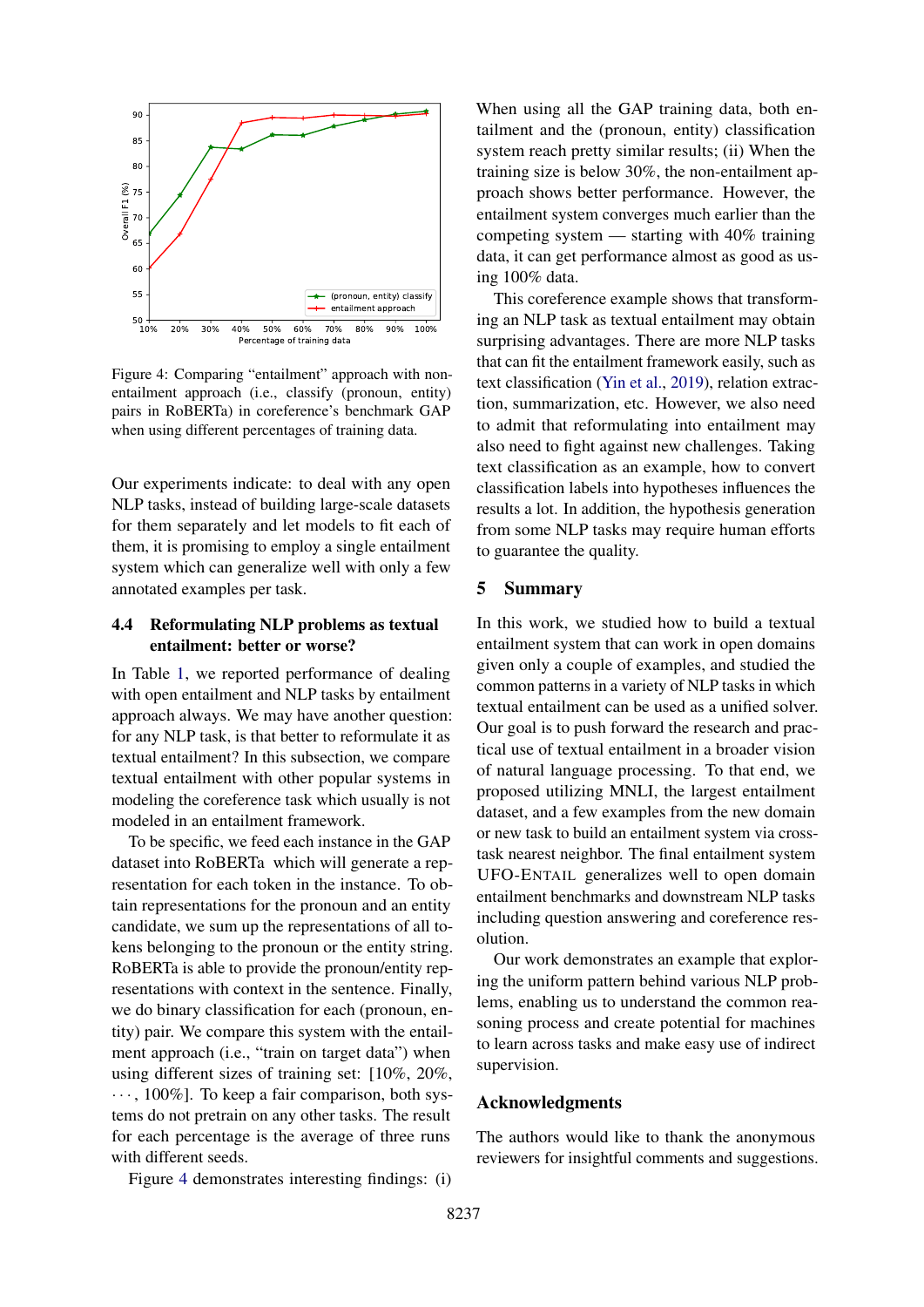#### References

- <span id="page-9-20"></span>Trapit Bansal, Rishikesh Jha, and Andrew McCallum. 2019. Learning to few-shot learn across diverse natural language classification tasks. *CoRR*, 1911.03863.
- <span id="page-9-0"></span>Samuel R. Bowman, Gabor Angeli, Christopher Potts, and Christopher D. Manning. 2015. A large annotated corpus for learning natural language inference. In *EMNLP*, pages 632–642.
- <span id="page-9-22"></span>Christopher Clark, Kenton Lee, Ming-Wei Chang, Tom Kwiatkowski, Michael Collins, and Kristina Toutanova. 2019. Boolq: Exploring the surprising difficulty of natural yes/no questions. In *Proceedings of NAACL-HLT*, pages 2924–2936.
- <span id="page-9-1"></span>Ido Dagan, Oren Glickman, and Bernardo Magnini. 2005. The PASCAL recognising textual entailment challenge. In *Machine Learning Challenges, Evaluating Predictive Uncertainty, Visual Object Classification and Recognizing Textual Entailment, First PASCAL Machine Learning Challenges Workshop*, pages 177–190.
- <span id="page-9-10"></span>Hal Daumé III. 2007. Frustratingly easy domain adaptation. In *ACL*, pages 256–263.
- <span id="page-9-9"></span>Jacob Devlin, Ming-Wei Chang, Kenton Lee, and Kristina Toutanova. 2019. BERT: pre-training of deep bidirectional transformers for language understanding. In *NAACL-HLT*, pages 4171–4186.
- <span id="page-9-23"></span>Suchin Gururangan, Swabha Swayamdipta, Omer Levy, Roy Schwartz, Samuel R. Bowman, and Noah A. Smith. 2018. Annotation artifacts in natural language inference data. In *NAACL*, pages 107–112.
- <span id="page-9-16"></span>Xu Han, Hao Zhu, Pengfei Yu, Ziyun Wang, Yuan Yao, Zhiyuan Liu, and Maosong Sun. 2018. FewRel: A large-scale supervised few-shot relation classification dataset with state-of-the-art evaluation. In *EMNLP*, pages 4803–4809.
- <span id="page-9-11"></span>Bingyi Kang and Jiashi Feng. 2018. Transferable meta learning across domains. In *UAI*, pages 177–187.
- <span id="page-9-19"></span>Nitish Shirish Keskar, Bryan McCann, Caiming Xiong, and Richard Socher. 2019. Unifying question answering and text classification via span extraction. *CoRR*, abs/1904.09286.
- <span id="page-9-6"></span>Tushar Khot, Ashish Sabharwal, and Peter Clark. 2018. SciTaiL: A textual entailment dataset from science question answering. In *AAAI*, pages 5189–5197.
- <span id="page-9-13"></span>Gregory Koch, Richard Zemel, and Ruslan Salakhutdinov. 2015. Siamese neural networks for one-shot image recognition. In *ICML deep learning workshop*, volume 2.
- <span id="page-9-5"></span>Yinhan Liu, Myle Ott, Naman Goyal, Jingfei Du, Mandar Joshi, Danqi Chen, Omer Levy, Mike Lewis, Luke Zettlemoyer, and Veselin Stoyanov. 2019. RoBERTa: A robustly optimized BERT pretraining approach. *CoRR*, abs/1907.11692.
- <span id="page-9-17"></span>Bryan McCann, Nitish Shirish Keskar, Caiming Xiong, and Richard Socher. 2018. The natural language decathlon: Multitask learning as question answering. *CoRR*, abs/1806.08730.
- <span id="page-9-12"></span>Timothy A. Miller. 2019. Simplified neural unsupervised domain adaptation. In *NAACL-HLT*, pages 414–419.
- <span id="page-9-4"></span>Jason Phang, Thibault Févry, and Samuel R. Bowman. 2018. Sentence encoders on stilts: Supplementary training on intermediate labeled-data tasks. *CoRR*, abs/1811.01088.
- <span id="page-9-2"></span>Adam Poliak, Aparajita Haldar, Rachel Rudinger, J. Edward Hu, Ellie Pavlick, Aaron Steven White, and Benjamin Van Durme. 2018. Collecting diverse natural language inference problems for sentence representation evaluation. In *EMNLP*, pages 67–81.
- <span id="page-9-18"></span>Colin Raffel, Noam Shazeer, Adam Roberts, Katherine Lee, Sharan Narang, Michael Matena, Yanqi Zhou, Wei Li, and Peter J. Liu. 2019. Exploring the limits of transfer learning with a unified text-to-text transformer. *CoRR*, abs/1910.10683.
- <span id="page-9-14"></span>Mengye Ren, Eleni Triantafillou, Sachin Ravi, Jake Snell, Kevin Swersky, Joshua B. Tenenbaum, Hugo Larochelle, and Richard S. Zemel. 2018. Metalearning for semi-supervised few-shot classification. In *ICLR*.
- <span id="page-9-24"></span>Matthew Richardson, Christopher J. C. Burges, and Erin Renshaw. 2013. Mctest: A challenge dataset for the open-domain machine comprehension of text. In *EMNLP*, pages 193–203.
- <span id="page-9-7"></span>Tim Rocktäschel, Edward Grefenstette, Karl Moritz Hermann, Tomás Kociský, and Phil Blunsom. 2016. Reasoning about entailment with neural attention. In *ICLR*.
- <span id="page-9-8"></span>Cícero Nogueira dos Santos, Ming Tan, Bing Xiang, and Bowen Zhou. 2016. Attentive pooling networks. *CoRR*, abs/1602.03609.
- <span id="page-9-21"></span>Maarten Sap, Hannah Rashkin, Derek Chen, Ronan Le Bras, and Yejin Choi. 2019. Social iqa: Commonsense reasoning about social interactions. In *Proceedings of EMNLP-IJCNLP*, pages 4462–4472.
- <span id="page-9-3"></span>Jake Snell, Kevin Swersky, and Richard S. Zemel. 2017. Prototypical networks for few-shot learning. In *NeurIPS*, pages 4077–4087.
- <span id="page-9-15"></span>Flood Sung, Yongxin Yang, Li Zhang, Tao Xiang, Philip H. S. Torr, and Timothy M. Hospedales. 2018. Learning to compare: Relation network for few-shot learning. In *CVPR*, pages 1199–1208.
- <span id="page-9-25"></span>Adam Trischler, Zheng Ye, Xingdi Yuan, Jing He, and Philip Bachman. 2016. A parallel-hierarchical model for machine comprehension on sparse data. In *ACL*.